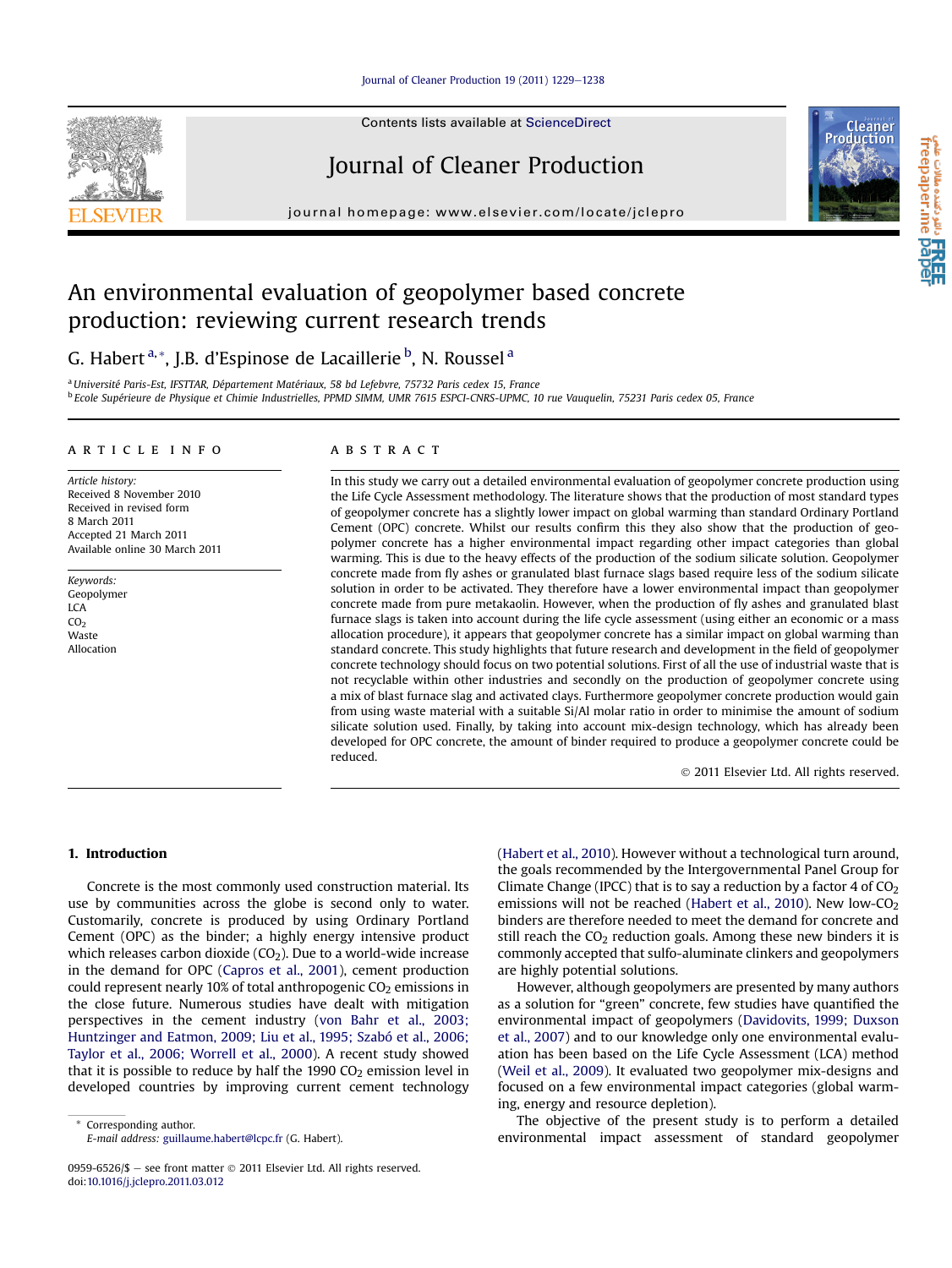<span id="page-1-0"></span>concrete production and compare it with the production of OPC based concrete. This study uses geopolymer concrete mix-designs found in the literature. A distinction is made between three types of geopolymer concrete made from different materials: fly ash, blast furnace slag and metakaolin. This distinction allows us to identify the most promising environmental mix-design trend.

#### 2. Materials and methods

The LCA method is divided into 3 main stages ([ISO, 2006\)](#page-9-0). First the functional unit, and the system boundaries have to be defined. Secondly, the inventory phase covers the identification and the quantification of energy and material consumption, as well as waste production and emissions. Finally, once the Life Cycle Inventory has been put together, different impact indicators are used to define the environmental impact of geopolymer concrete within each category. These three stages are detailed in the below section.

#### 2.1. Functional unit and system boundaries

The studied system is reduced to the production of the concrete constituents. Therefore, the analysis does not include every stage of the product's life cycle (cradle to grave) but ends at an intermediate stage (cradle to gate) as shown in Fig. 1. This can be done when one analyses a production, such as concrete, which has multiple specific applications in civil engineering (beams, pillars, pavements, houses, bridges, etc.) and therefore disallows a unique life cycle to be defined. This type of partial analysis is useful for the further construction of complete life cycles for specific concrete endproducts on a larger scale. Furthermore, it can be assumed that, once concrete is cast in the structure, the impacts during the rest of the life cycle (maintenance and demolition) will be similar for a geopolymer concrete or an OPC concrete. Actually both concrete can be considered as inert material for their disposal. Therefore as long as the compared materials display similar functional properties in terms of behaviour in the fresh state, durability and mechanical strength the assumption of a reduction of the study to a cradle to gate evaluation is valid.

As both geopolymers and OPC based concretes are mineral suspensions, the organic polymer technology can be applied to both materials to adjust their fresh properties as long as the polymers chosen are able to resist to the alkaline solution. Furthermore, these chemical admixtures have negligible environmental impacts ([Flower and Sanjayan, 2007; Habert and Roussel, 2008\)](#page-8-0) compared to the other components of the concrete. That is why fresh concrete



Fig. 1. Schematic description of concrete life cycle, which is divided in three main steps: the production of the concrete constituents, the production of concrete itself and the use of concrete within a structure. The boundaries of the system studied here are highlighted. It is restricted to the production of the constituents used in concrete.

properties have not been considered in the definition of the functional unit. The durability aspects can have large consequences on the results. Actually an alternative product that last only half as long as the reference will need to be used twice more which seriously modifies the environmental evaluation. The concrete durability has been investigated since decades and can be now finely modelled ([Baroghel-Bouny et al., 2007; Baroghel-Bouny et al., 2009\)](#page-8-0). Investigations on geopolymer concrete durability are less abundant but the first results concerning reinforcement corrosion, which is the main problem for the durability of concrete structures, seem to show similar comportments than OPC based concrete ([Bastidas](#page-8-0) [et al., 2008; Miranda et al., 2005\)](#page-8-0). Geopolymer concrete structures can resist even better than ordinary concrete structures against fire or acid attacks ([Bakharev, 2005; Cheng and Chiu, 2003;](#page-8-0) [Fernandez-Jimenez et al., 2007](#page-8-0)). Therefore, the durability has not been considered in the functional unit and we choose here to reduce the functional unit to 1 cubic metre of concrete with a given compressive strength in the hardened state. Furthermore, as standard concretes are currently made with an average substitution of 30% of OPC by mineral additions such as Fly Ash ([Habert and](#page-8-0) [Roussel, 2009\)](#page-8-0), in this paper, geopolymer based concrete from literature are compared with cement based concrete with the same mechanical strength and with a binder made with either only OPC or 30% clinker substitution.

#### 2.2. Environmental and technical data collection

Geopolymer concrete mix-designs come from literature ([Buchwald et al., 2007; Collins and Sanjayan, 1999; Dombrowski](#page-8-0) [et al., 2007; Hardjito and Rangan, 2005; Kong and Sanjayan,](#page-8-0) [2010; Latella et al., 2008; Lee and van Deventer, 2002; Meliani,](#page-8-0) [2010; Olivia et al., 2008; Pacheco-Torgal et al., 2005; Rangan](#page-8-0) [et al., 2005; Rovnaník, 2010; Sathonsaowaphak et al., 2009;](#page-8-0) [Sumajouw et al., 2007; Weil et al., 2009; Yang et al., 2008](#page-8-0)) and are presented in [Table 1.](#page-2-0) The mix-design for one cubic metre was either reported directly from literature or calculated from the above studies. The alkali-solutions are made with sodium silicate solution and sodium hydroxide. The aluminosilicate is either Fly Ash (FA), Blast Furnace Slags (GBFS) or metakaolin (MK).

To make the comparison meaningful, it is necessary to assess concrete with equivalent mechanical strengths. The compressive strength of the OPC concrete can be adjusted by varying the water to cement ratio of the paste [\(De Larrard, 1999](#page-8-0)). Indeed, the compressive strength of OPC concrete can be related to the cement content through the Féret equation:

$$
f_c \approx K.Rc_{28} \cdot \left(\frac{V_{\text{cement}}}{V_{\text{paste}}}\right)^2
$$
 (1)

Where  $f_c$  is the compressive strength, K a parameter that characterises the aggregate quality,  $Rc_{28}$  the specific mechanical strength of cement,  $V_{\text{cement}}$  the volume of cement and  $V_{\text{paste}}$  the volume of the paste that includes air, water and cement. Furthermore, the aggregate to paste volume ratio of the geopolymer concrete is used for the OPC concrete to which it will be compared. For concrete mix-design  $Rc_{28}$  have been set to 52.5 MPa and K have been adjusted with OPC concretes coming from the same studies as those used for geopolymer [\(Collins and Sanjayan, 1999; Olivia et al.,](#page-8-0) [2008](#page-8-0)). For mortars, which are mix-design made with no coarse aggregates, equation (1) has been used and the K factor has been adjusted by considering that when characteristic strength of cement (Rc28) is 52.5 MPa it means that the 28 day compressive strength of a mortar made with 1350 g of sand, 450 g of cement and 225 g of water is 52.5 MPa [\(CEN, 2006](#page-8-0)). Finally, for mix-designs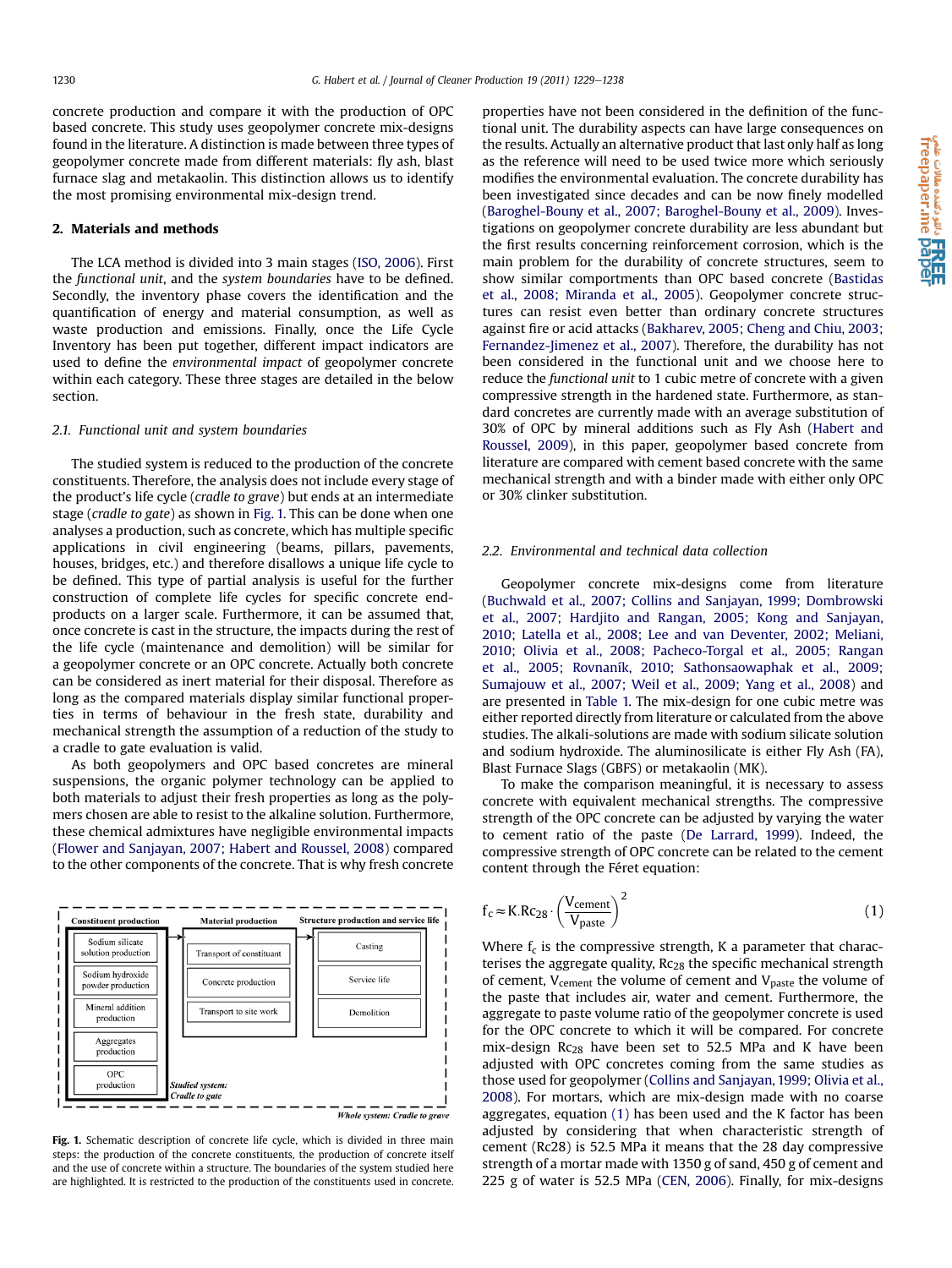## <span id="page-2-0"></span>Table 1

Mix-design for geopolymer based concrete. Data are from: [Rangan et al., 2005](#page-9-0); [Olivia et al., 2008](#page-9-0); [Latella et al., 2008;](#page-9-0) [Sumajouw et al., 2007](#page-9-0); [Lee and van Deventer, 2002](#page-9-0); [Pacheco-Torgal et al., 2005](#page-9-0); [Yang et al., 2008](#page-9-0); [Kong and Sanjayan, 2010;](#page-9-0) [Meliani, 2010](#page-9-0); [Sathonsaowaphak et al., 2009](#page-9-0); [Collins and Sanjayan, 1999](#page-8-0); [Rovnaník \(2010\)](#page-9-0); [Weil et al.,](#page-9-0) [2009;](#page-9-0) [Buchwald et al., 2007](#page-8-0); [Dombrowski et al., 2007;](#page-8-0) [Hardjito and Rangan, 2005.](#page-8-0) Equivalent cement content is calculated from equation [\(1\)](#page-1-0) (see text for details).

| Ref                 | Gravel                    | Sand         | Filler                           | Mineral<br>addition | <b>NaOH</b><br>powder   | Na Silicate<br>solution | Water      | Admixture | Compressive<br>strength | Cement<br>equivalent |
|---------------------|---------------------------|--------------|----------------------------------|---------------------|-------------------------|-------------------------|------------|-----------|-------------------------|----------------------|
|                     | Fly ash based geopolymers |              |                                  |                     |                         |                         |            |           |                         |                      |
| $\mathbf{1}$        | 1294                      | 554          | Kaolin                           | FA<br>408           | 11                      | 103                     |            | 6         | 35                      | 348                  |
| $\overline{a}$      | 1201                      | 647          |                                  | 408                 | 17                      | 103                     | 26         | 6         | 35                      | 347                  |
| $\overline{c}$      | 1201                      | 647          |                                  | 408                 | 17                      | 103                     | 21         | 6         | 41                      | 378                  |
| $\overline{c}$      | 1201                      | 647          |                                  | 408                 | 17                      | 103                     | 17         | 6         | 68                      | 483                  |
| $\overline{c}$      | 1201                      | 647          |                                  | 408                 | 17                      | 103                     | 36         | 6         | 25                      | 296                  |
| $\overline{a}$      | 1170                      | 630          |                                  | 444                 | 18                      | 111                     | 26         | 6         | 48                      | 435                  |
| 2                   | 1248                      | 672          |                                  | 356                 | 15                      | 89                      | 26         | 6         | 25                      | 266                  |
| $\overline{a}$      | 1292                      | 554          |                                  | 408                 | 17                      | 103                     | 26         | 6         | 36                      | 354                  |
| 16                  | 1294                      | 554          |                                  | 476                 | 31                      | 48                      |            |           | 17                      | 242                  |
| 16<br>16            | 1294<br>1294              | 554<br>554   |                                  | 477<br>478          | 13<br>48                | 120<br>192              |            |           | 57<br>48                | 444<br>407           |
| 16                  | 1294                      | 554          |                                  | 479                 | 19                      | 264                     |            |           | 68                      | 485                  |
| 16                  | 1294                      | 554          |                                  | 408                 | 21                      | 103                     | 17         |           | 42                      | 381                  |
| 16                  | 1294                      | 554          |                                  | 408                 | 21                      | 103                     | 17         | 4         | 41                      | 376                  |
| 16                  | 1294                      | 554          |                                  | 408                 | 21                      | 103                     | 17         | 8         | 41                      | 376                  |
| 16                  | 1294                      | 554          |                                  | 408                 | 21                      | 103                     | 17         | 16        | 36                      | 353                  |
| 16                  | 1201                      | 647          |                                  | 408                 | 17                      | 103                     | 18         | 6         | 43                      | 385                  |
| 16                  | 1201                      | 647          |                                  | 408                 | 15                      | 103                     | 14         | 6         | 38                      | 362                  |
| 16                  | 1201                      | 647          |                                  | 408                 | 11                      | 103                     |            | 8         | 63                      | 467                  |
| 16                  | 1294                      | 554          |                                  | 408                 | 17                      | 103                     | 11         | 8         | 59                      | 452                  |
| 16                  | 1201                      | 647          |                                  | 408                 | 11                      | 103                     |            | 6         | 44                      | 390                  |
| 16                  | 1201                      | 647          |                                  | 408                 | 13                      | 103                     | 8          | 6         | 55                      | 436                  |
| 16                  | 1201                      | 647          |                                  | 408                 | 15                      | 103                     | 14         | 6         | 53                      | 428                  |
| 16                  | 1201                      | 647          |                                  | 408                 | 17                      | 103                     | 21         | 6         | 51                      | 420                  |
| 16                  | 1201                      | 647          |                                  | 408                 | 18                      | 103                     | 27         | 6         | 45                      | 394                  |
| 16                  | 1201                      | 647          |                                  | 408                 | 17                      | 103                     | 21         | 6         | 47                      | 403                  |
| 4                   | 1202                      | 647          |                                  | 404                 | 17                      | 102                     | 17         | 6         | 60                      | 455                  |
| 5                   |                           |              | 50                               | 450                 | 55                      | 110                     |            |           | 52                      | 481                  |
| 5                   |                           |              | 50                               | 450                 | 63                      | 110                     |            |           | 35                      | 429                  |
| 6                   | 1756                      |              |                                  | 476                 | 13                      | 120                     |            |           | 60                      | 515                  |
| 7<br>$\overline{7}$ |                           | 1386<br>1374 |                                  | 357<br>331          |                         | 105<br>127              | 231<br>229 |           | 8<br>8                  | 170<br>173           |
| $\overline{7}$      |                           | 1363         |                                  | 306                 |                         | 148                     | 227        |           | 9                       | 187                  |
| 8                   |                           | 1312         |                                  | 735                 | $70\,$                  | 175                     |            |           | 72                      | 561                  |
| 8                   | 1190                      | 793          |                                  | 444                 | 42                      | 106                     |            |           | 72                      | 403                  |
| 8                   | 1209                      | 806          |                                  | 451                 | 43                      | 107                     |            |           | 62                      | 353                  |
| 10                  |                           | 1505         |                                  | 547                 | 29                      | 141                     |            |           | 50                      | 633                  |
| 10                  |                           | 1505         |                                  | 547                 | 36                      | 170                     |            |           | 46                      | 608                  |
| 10                  |                           | 1505         |                                  | 547                 | 41                      | 196                     |            |           | 46                      | 608                  |
| 10                  |                           | 1505         |                                  | 547                 | 49                      | 233                     |            |           | 42                      | 581                  |
| 10                  |                           | 1505         |                                  | 547                 | 73                      | 93                      |            |           | 18                      | 380                  |
| 10                  |                           | 1505         |                                  | 547                 | 61                      | 131                     |            |           | 32                      | 507                  |
| 10                  |                           | 1505         |                                  | 547                 | 51                      | 163                     |            |           | 42                      | 581                  |
| 10                  |                           | 1505         |                                  | 547                 | 41                      | 196                     |            |           | 46                      | 608                  |
| 10<br>15            |                           | 1505         |                                  | 547<br>77           | 29<br>6                 | 233                     | 17         |           | 39<br>20                | 559<br>55            |
| 15                  |                           |              | 6                                | 71                  | 6                       |                         | 17         |           | 40                      | 70                   |
| 15                  |                           |              | 15                               | 62                  | 6                       |                         | $17\,$     |           | 35                      | 66                   |
|                     |                           |              |                                  |                     |                         |                         |            |           |                         |                      |
|                     | GBFS based geopolymers    |              |                                  |                     |                         |                         |            |           |                         |                      |
|                     |                           |              |                                  | GBFS                |                         |                         |            |           |                         |                      |
| $\overline{7}$      |                           | 1498         |                                  | 462                 |                         | 38                      | 250        |           | 22                      | 218                  |
| $\sqrt{ }$          |                           | 1480         |                                  | 432                 |                         | 62                      | 247        |           | 44                      | 322                  |
| $\overline{7}$      |                           | 1462         |                                  | 401                 |                         | 86                      | 244        |           | 51                      | 361                  |
| $\overline{7}$      |                           | 1445         |                                  | 373                 |                         | 109                     | 241        |           | 52                      | 380                  |
| $\overline{7}$      |                           | 1428         |                                  | 344                 |                         | 132                     | 238        |           | 51                      | 388                  |
| 11                  | 1090                      | 801          |                                  | 347                 |                         | 78                      | 174        |           | 50                      | 390                  |
| 11                  | 1091                      | 802          | 35                               | 313                 |                         | 79                      | 174        |           | 60                      | 426                  |
| 11                  | 1096                      | 805          | FA<br>35<br>Slag                 | 314                 |                         | 79                      | 175        |           | 55                      | 403                  |
| 11                  | 1077                      | 791          | 34<br>FA                         | 308                 |                         | 78                      | 172        | Waste     | 48                      | 396                  |
| 13                  | 1878                      |              | 57<br>$\ensuremath{\mathsf{MK}}$ | 230                 | $\sqrt{48}$             | 33                      | 99         | 83        | 39                      | 351                  |
| 14                  |                           |              | 31                               | 31                  | 5                       |                         | 32         |           | 31                      | 67                   |
| 14                  |                           |              | 17                               | 51                  | $\overline{\mathbf{4}}$ |                         | 29         |           | 29                      | 61                   |
| 14                  |                           |              | 0                                | 73                  | 3                       |                         | 24         |           | 35                      | 60                   |

TREE المردكة مقالات علمي<br>freepaper.me paper

(continued on next page)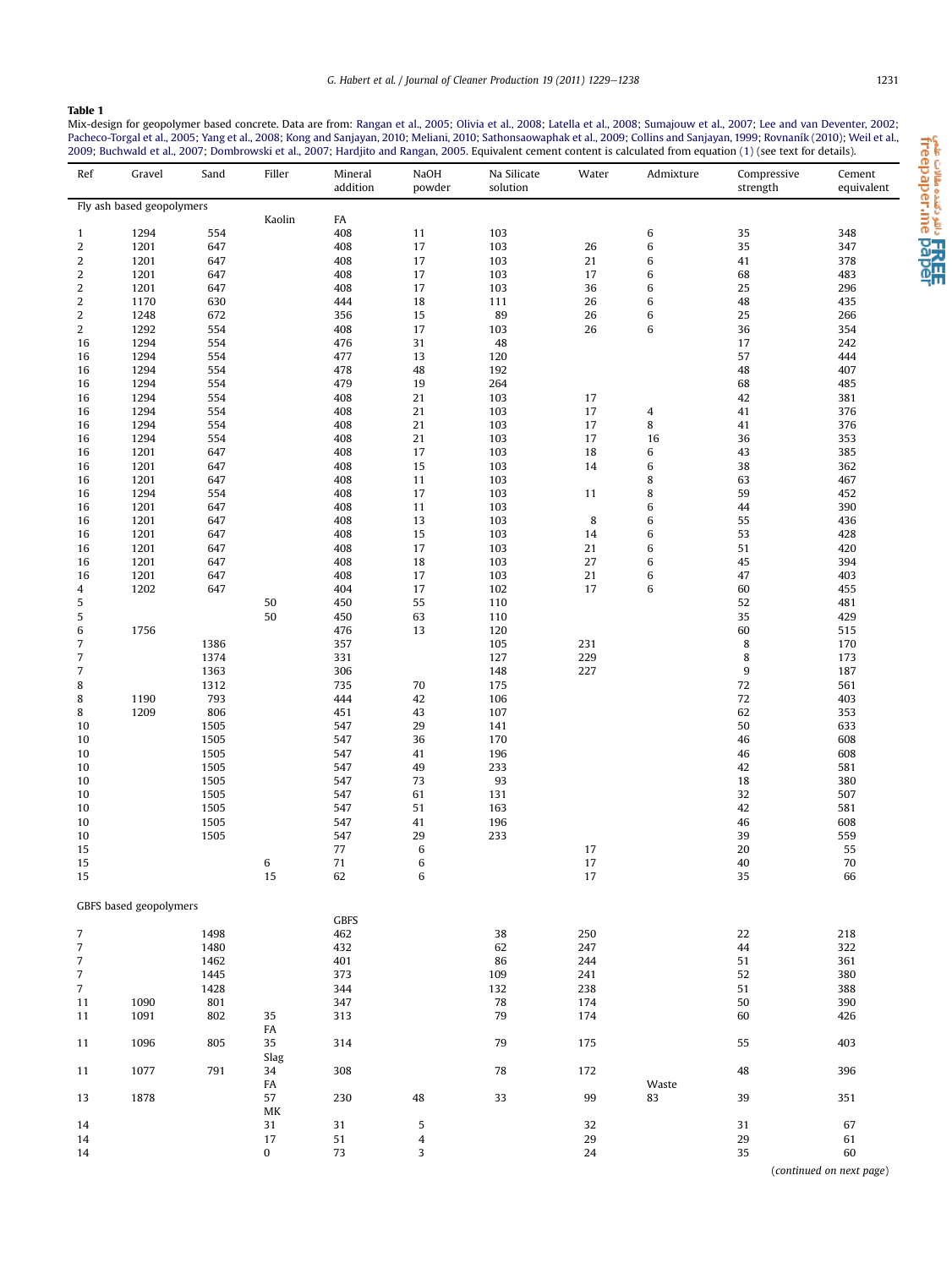Table 1 (continued).

| Ref | Gravel               | Sand | Filler       | Mineral<br>addition | <b>NaOH</b><br>powder | Na Silicate<br>solution | Water | Admixture | Compressive<br>strength | Cement<br>equivalent |
|-----|----------------------|------|--------------|---------------------|-----------------------|-------------------------|-------|-----------|-------------------------|----------------------|
|     |                      |      |              |                     |                       |                         |       |           |                         |                      |
|     | MK based geopolymers |      |              |                     |                       |                         |       |           |                         |                      |
|     |                      |      | Filler       | MK                  |                       |                         |       |           |                         |                      |
| 3   |                      |      |              | 34                  |                       | 63                      | 3     |           | 70                      | 92                   |
| 9   |                      | 1250 | $\mathbf{0}$ | 365                 | 66                    | 356                     | 74    |           | 44                      | 477                  |
| 9   |                      | 1250 | 18           | 347                 | 63                    | 339                     | 71    |           | 44                      | 481                  |
| 9   |                      | 1250 | 55           | 310                 | 56                    | 303                     | 63    |           | 39                      | 454                  |
| 9   |                      | 1250 | 92           | 274                 | 49                    | 267                     | 56    |           | 35                      | 427                  |
| 9   |                      | 1250 | 0            | 365                 | 66                    | 356                     | 74    |           | 46                      | 491                  |
| 9   |                      | 1250 | 19           | 347                 | 63                    | 339                     | 71    |           | 45                      | 487                  |
| 9   |                      | 1250 | 57           | 310                 | 56                    | 303                     | 63    |           | 45                      | 486                  |
| 9   |                      | 1250 | 95           | 274                 | 49                    | 267                     | 56    |           | 35                      | 425                  |
| 9   |                      | 1250 | 0            | 365                 | 66                    | 356                     | 74    |           | 44                      | 478                  |
| 9   |                      | 1250 | 19           | 347                 | 63                    | 339                     | 71    |           | 42                      | 469                  |
| 9   |                      | 1250 | 58           | 310                 | 56                    | 303                     | 63    |           | 34                      | 424                  |
| 9   |                      | 1250 | 96           | 274                 | 49                    | 267                     | 56    |           | 27                      | 378                  |
| 12  |                      | 1350 |              | 450                 |                       | 372                     | 100   |           | 62                      | 489                  |
|     |                      |      | <b>GBFS</b>  |                     |                       |                         |       |           |                         |                      |
| 14  |                      |      | 0            | 55                  | 7                     |                         | 38    |           | 5                       | 39                   |
| 14  |                      |      | 31           | 31                  | 5                     |                         | 32    |           | 31                      | 67                   |
| 14  |                      |      | 51           | 17                  | 4                     |                         | 29    |           | 29                      | 61                   |

made exclusively with paste, the equivalent paste made with OPC has been calculated with equation (2) ([De Larrard, 1999\)](#page-8-0).

$$
f_{c\\{paste}} \approx 11.4 \cdot RC_{28} \cdot \left(\frac{V_{cement}}{V_{paste}}\right)^{2.85}
$$
 (2)

The environmental data for 1 kg of various concrete components used for OPC and geopolymer concrete products such as sand, gravel, soda powder, mineral additions are presented in [Table 2](#page-5-0). The life cycle inventory of cement production has been built by [Chen](#page-8-0) [\(2009\)](#page-8-0) and presented in [Chen et al. \(2010a\).](#page-8-0) Data for aggregates production have been built by [Chen \(2009\)](#page-8-0) with primary data from [Martaud \(2008\)](#page-9-0) and the Ecoinvent database [\(Kellenberger and](#page-9-0) [Althaus, 2003\)](#page-9-0). Data for sodium powder manufacture have been calculated with the original system boundary of [Althaus et al.](#page-8-0) [\(2007\)](#page-8-0) and data for sodium silicate solution come from [Fawer](#page-8-0) [et al. \(1999\)](#page-8-0). Finally, for metakaolin there is a lack of controlled data. The data used by [Duxson et al. \(2007\)](#page-8-0) come from industrial sources [\(Engelhard, 2009\)](#page-8-0) and only gives  $CO<sub>2</sub>$  emissions without any comment on the viability of the measure. In this study, it has then been chosen to model the environmental impact of metakaolin by using an industrial report on the implementation cost of a metakaolin plant [\(NLK, 2002\)](#page-9-0) that evaluates the energy demand for the production. To this energy consumption, the inventory of clay mining from ecoinvent has been added. The gas used for heating clay has been considered to come from biogas as it is done in a metakaolin plant in France [\(AGS, 2009\)](#page-8-0). The results presented in [Table 2](#page-5-0) are in agreement with the industrial data from [Engelhard](#page-8-0) [\(2009\)](#page-8-0) for the global warming potential but cover all the other impact categories.

#### 2.3. Allocation procedure

Industrial by-products, such as blast furnace slags (GBFS) and coal combustion fly ashes (FA) have lower environmental impact than cement if they are considered as waste from other industries ([Gartner, 2004\)](#page-8-0) or if their impacts are reduced to the energy and consumption required for their treatment [\(Kawai et al., 2005;](#page-9-0) [Flower and Sanjayan, 2007](#page-9-0)). However, a recent European Union directive ([EU, 2008\)](#page-8-0) note that: "a substance or object, resulting from a production process, the primary aim of which is not the production of that item, may be regarded as not being waste  $[...]$  but as being a byproduct only if the following conditions are met: a) Further use of the substance or object is certain; b) the substance or object can be used directly without any further processing other than normal industrial practise; c) the substance or object is produced as an integral part of a production process; and d) further use is lawful, i.e. the substance or object fulfils all relevant product, environmental and health protection requirements for the specific use and will not lead to overall adverse environmental or human health impacts." This directive corresponds exactly to the context of use of supplementary cementitious materials such as GBFS and FA.

Actually, their further use is certain. It fulfils condition (a) of the European directive as in some part of Europe such as France, the production GBFS is fully used by cement industry and the use of FA in cement industry is equal to 130% of its yearly production as there exist FA stock.

GBFS are made from the extraction of iron from iron ore in blast furnace, whereas it is not possible to produce iron without producing GBFS. FA is made of the unburnt particulates (mainly siliceous components) that are released in exhaust gas when coal is burnt in coal power plants. For sanitary reasons, these gases have to be cleaned from ashes which are removed and concentrates to form FA. Thus both materials are produced as an integral part of a production process and then fulfil condition (b).

GBFS are vitrified with water and grinded. Fly ashes are only dried.Consequently, they can be used directly without any further processing other than normal industrial practise thus fulfilling condition (c).

Finally, the cement industry uses only GBFS and FA which comply with the existing standards regarding their suitability in terms of mechanical performance, risk for concrete durability and risk for the environment such as NF EN 450-1 standard for FA [\(CEN,](#page-8-0) [2007\)](#page-8-0) and EN-197-1 for GBFS ([CEN, 2001](#page-8-0)). Thus, condition (d) is fulfilled for the materials used in nowdays cement technology. Other GBFS and FA are still considered as waste.

These mineral additions must then be considered, in a European perspective, as by-products and not waste anymore and thus be affected by an allocation coefficient. Indeed, in LCA when a production system produces several products, material and energy flows and the associated environmental burdens must be partitioned between them (including the by-products) in order to accurately reflect their individual contribution to the environmental impacts. A recent study has evaluated the influence of different allocation procedures on the environmental impact of GBFS and FA when they are used as a replacement of clinker in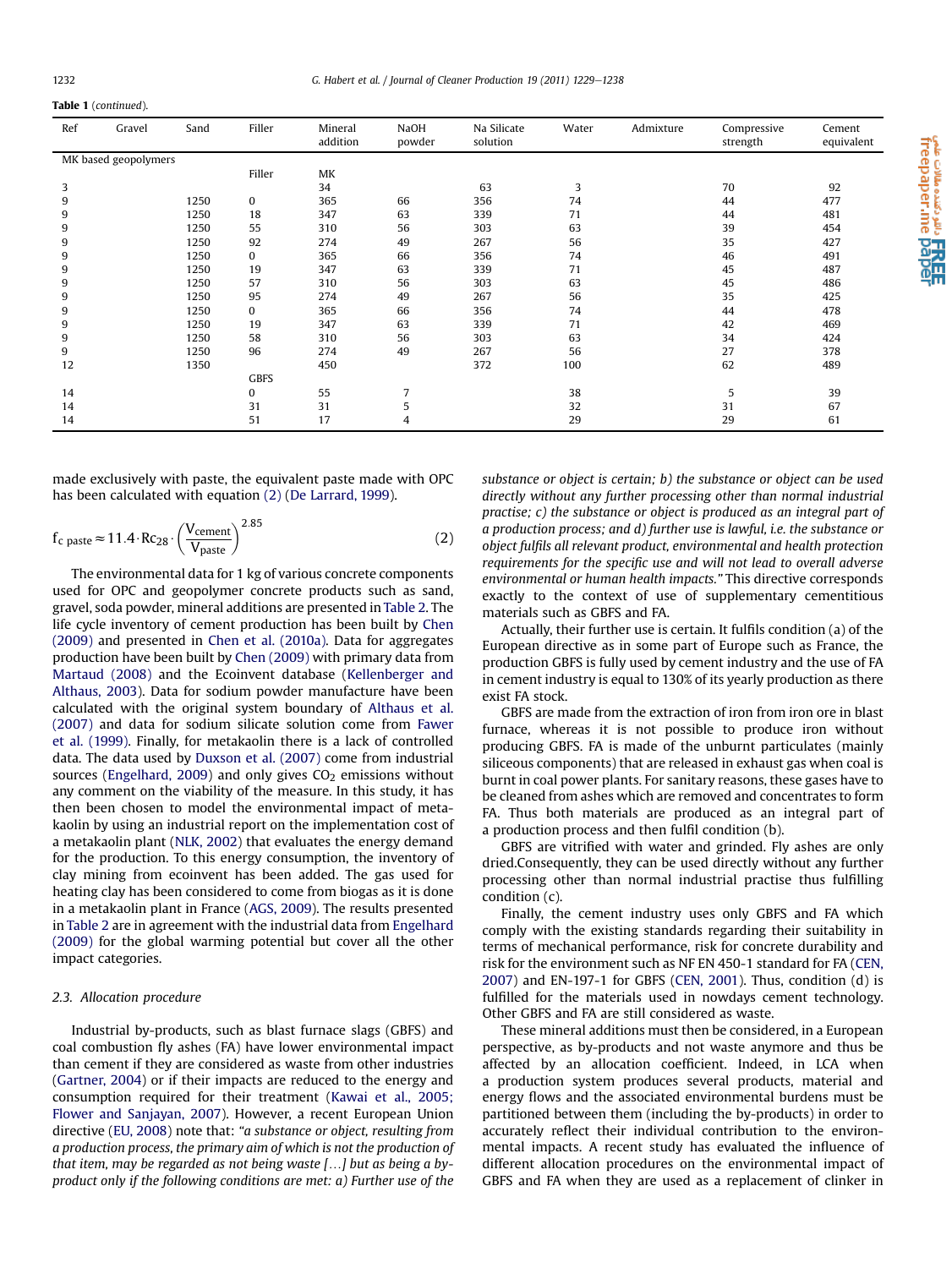blended cement [\(Chen et al., 2010b\)](#page-8-0). As no specific method seems to be fully adequate ([Ekvall and Finnveden, 2001](#page-8-0)), and as the ISO standard for LCA ([ISO, 2006\)](#page-9-0) states that when several alternative allocation procedures seem applicable, a sensitivity analysis should be conducted to illustrate the influence of the procedure on the results, it has been chosen in this study to test three allocation procedures.

- i) In the first one, FA and GBFS are respectively considered as waste from coal power and iron industries. Their environmental burdens are therefore limited to the specific treatments needed for their use in concrete (grinding, drying and stock). As already stated, this is not appropriate in France and more generally in Western Europe. This method is however used in most recent studies dealing with environmental evaluation of FA and GBFS used in concrete ([Gartner, 2004;](#page-8-0) [Kawai et al., 2005; Flower and Sanjayan, 2007\)](#page-8-0).
- ii) The second allocation procedure is based on the relative mass ratio between the products and the co-products. Although SETAC strongly recommends to rely for the allocation procedure primarily on physicochemical considerations ([Lundie](#page-9-0) [et al., 2007](#page-9-0)), this procedure is not always usable as co-products have often similar impacts as the main product.
- iii) The third allocation procedure is based on the economical values of products and by-products. This procedure is the one that is often preferred in allocations studies ([Schuurmans](#page-9-0) [et al., 2005](#page-9-0)) as it reflects the reality of the industrial process where the main products (iron and electricity) are the ones that form the main purpose of the industrial processes compared to the by-products (GBFS and FA respectively). With this allocation procedure, the main part of the environmental impact is affected to the main products and a small part on the by-products [\(Chen et al., 2010b](#page-8-0)).

To build the inventory, a distinction is made between the production of both products and by-products (Iron industry, coal power plants), and the specific treatments used for the by-products for their introduction in concrete. Input and output data are from [Althaus \(2003\)](#page-8-0) for iron production and [Dunlap \(2003\)](#page-8-0) for GBFS treatment, [Doka and Hischier \(2005\)](#page-8-0) and [Dones et al. \(2007\)](#page-8-0) for coal power plants process and [Surschiste \(2009\)](#page-9-0) for FA treatment. For GBFS, the prices of iron were obtained from [Dahlström and](#page-8-0) [Ekins \(2006\)](#page-8-0) and [Metal Bulletin \(2010\)](#page-9-0) and assumed to be equal to 450 €/t of crude iron. The prices for GBFS were fixed at 45 € ([Ecocem, 2010](#page-8-0); Vinci, pers. com). For FA, relative prices of electricity and fly ashes were obtained from [EDF \(2009\)](#page-8-0) and Vinci (pers.com.) and fixed at 0.12 €/kWh and 25 €/t for electricity and FA respectively. More detailed explanations are provided by Chen [et al.](#page-8-0) [\(2010b\)](#page-8-0). The results of the various allocation procedures for 1 kg of FA and BFGS production are presented in [Table 2](#page-5-0).

#### 2.4. Environmental impact calculation

In the present paper, environmental impacts are evaluated according to the baseline method of CML01 ([Guinée et al., 2002\)](#page-8-0) that evaluates 10 environmental impacts (abiotic depletion, global warming, ozone layer depletion, fresh and marine water ecotoxicity, terrestrial ecotoxicity, human toxicity, eutrophication, acidification and photochemical oxidation).

No classification aiming to assign inventory results to different impact categories has yet been done. This can introduce potential double counting and magnify the impacts of a particular burden ([Reap et al., 2008\)](#page-9-0). However, these classifications need a spatial differentiation [\(Finnveden and Nilsson, 2005](#page-8-0)), which is difficult in all inclusive studies. A site-generic impact modelling where all sources are considered to contribute to the same generic receiving environment has then been chosen ([Guinée et al., 2002](#page-8-0)). The environmental impacts for the different materials and for the three allocation methods for FA and GBFS are presented in [Table 2.](#page-5-0)

# 3. Results

In this section, the environmental impacts of geopolymer concrete types are first presented by considering GBFS and FA as waste. The effects of the allocation procedure on the environmental benefit of geopolymer concrete are studied afterwards.

# 3.1. Environmental analysis of fly ash based geopolymer concrete compared to OPC concrete

The mix-design given in [Table 3](#page-5-0) represents a mean value extracted from 49 mix-designs of Fly Ash based geopolymer concrete ([Dombrowski et al., 2007; Hardjito and Rangan, 2005;](#page-8-0) [Kong and Sanjayan, 2010; Lee and van Deventer, 2002; Olivia](#page-8-0) [et al., 2008; Pacheco-Torgal et al., 2005; Rangan et al., 2005;](#page-8-0) [Sathonsaowaphak et al., 2009; Sumajouw et al., 2007; Yang et al.,](#page-8-0) [2008\)](#page-8-0). A concrete made with OPC and displaying an equivalent mechanical strength shall contain 354 kg  $\text{m}^{-3}$  of cement. The environmental impact of these mix-designs is presented in [Table 4.](#page-5-0) It is obvious that the use of a sodium silicate solution is responsible for the major part of the environmental impact in the case of geopolymer concrete ([Table 4\)](#page-5-0). When this type of geopolymer concrete is compared with hydraulic cement based standard concrete, it is obvious that this new type of binder allows for a strong reduction of the global warming potential. From 306 kg of equivalent  $CO<sub>2</sub>$  per m<sup>3</sup> for OPC based concrete, the geopolymer concrete releases only 169 kg of equivalent  $CO<sub>2</sub>$  per m<sup>3</sup>, which represents a saving of 45%. However, it is interesting to note, that this value is not so different from  $CO<sub>2</sub>$  emission reduction reached with an improvement in cement technology efficiency, where a 50% of reduction can be achieved by using existing technologies [\(Gäbel](#page-8-0) [and Tillman, 2005; Habert et al., 2010](#page-8-0)). Therefore, even if this new technology provides an important reduction in  $CO<sub>2</sub>$  emission, it is not significantly different from solutions where no radical technical changes are needed and where only technological improvements and clinker substitution are promoted. These eco-efficiency solutions, rather than revolutionary options, are traditionally preferred in construction industry where there exists an understandable conservative approach with regard to new products. Therefore, Fly Ash based geopolymer concrete as manufactured today does not represent the breakthrough technology, which could allow the concrete industry to reduce  $CO<sub>2</sub>$  emissions by a factor 4.

Concerning the others environmental impact categories, [Fig. 2](#page-6-0) shows that geopolymer concrete systematically shows higher impacts than OPC concrete, due to the use of sodium silicate solution. The use of sodium silicate solution in concrete to substitute OPC shall then induce a pollution transfer from global warming considerations towards all other environmental impacts.

# 3.2. Environmental profile of different geopolymer concrete types made with fly ash, slag or metakaolin

The environmental impact of 49, 13 and 17 geopolymer concrete made respectively with FA, GBFS and MK have been studied ([Buchwald et al., 2007; Collins and Sanjayan, 1999; Dombrowski](#page-8-0) [et al., 2007; Hardjito and Rangan, 2005; Kong and Sanjayan,](#page-8-0) [2010; Latella et al., 2008; Lee and van Deventer, 2002; Meliani,](#page-8-0) [2010; Olivia et al., 2008; Pacheco-Torgal et al., 2005; Rangan](#page-8-0) [et al., 2005; Rovnaník, 2010; Sathonsaowaphak et al., 2009;](#page-8-0) [Sumajouw et al., 2007; Weil et al., 2009; Yang et al., 2008](#page-8-0)). The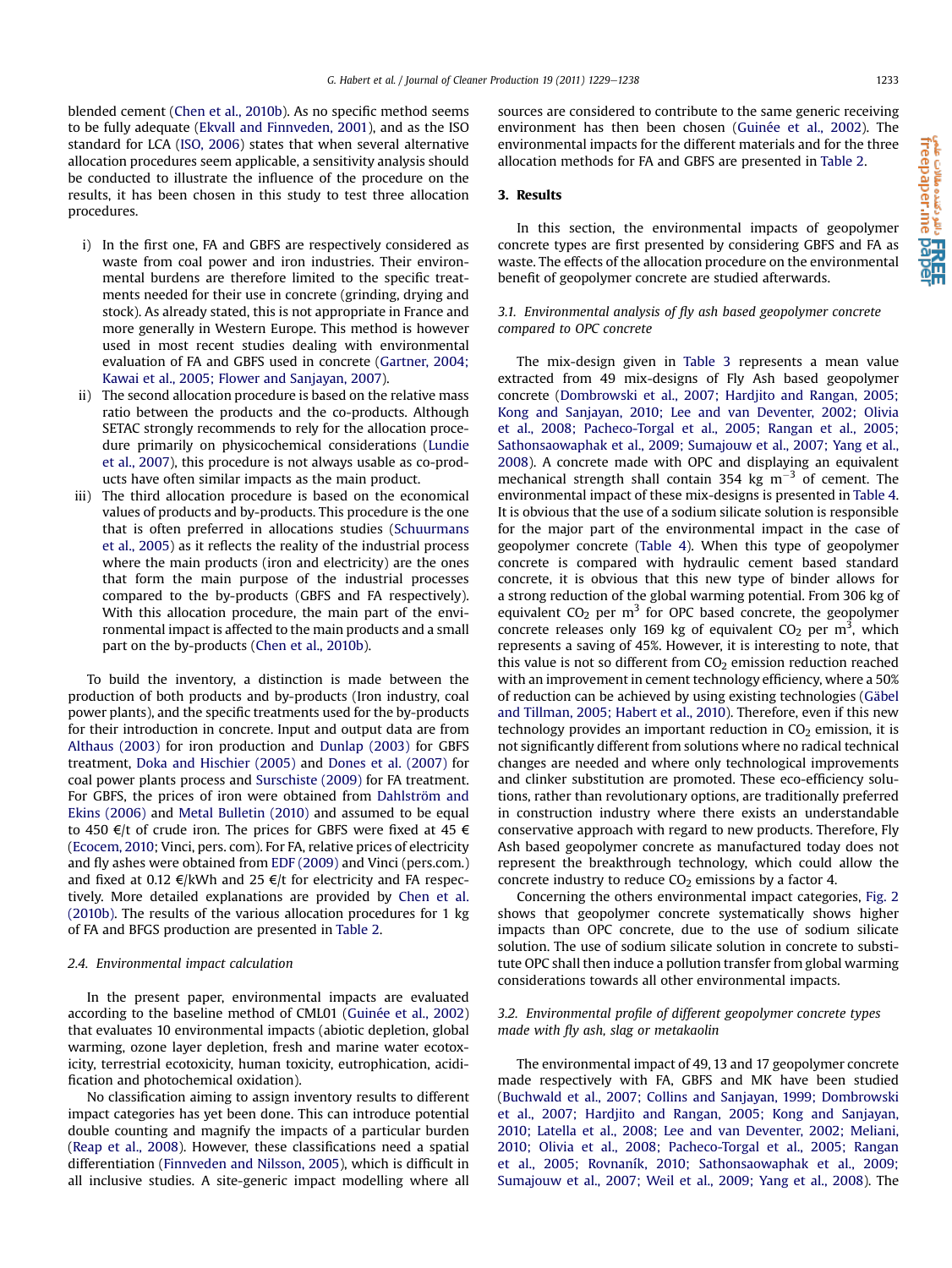<span id="page-5-0"></span>Table 2

| Silica Fume |  |  |
|-------------|--|--|

| Environmental impact for 1 kg of various concrete components. Calculations are made with CML01. |  |
|-------------------------------------------------------------------------------------------------|--|

| <b>CML 2001</b>                |                                                                                                       | Fly Ash                      |                                                                   |                                                |                                                                                         | Blast Furnace Slag Granulated |                                                                   | Silica Fume                                                        |                       |                                             |
|--------------------------------|-------------------------------------------------------------------------------------------------------|------------------------------|-------------------------------------------------------------------|------------------------------------------------|-----------------------------------------------------------------------------------------|-------------------------------|-------------------------------------------------------------------|--------------------------------------------------------------------|-----------------------|---------------------------------------------|
|                                |                                                                                                       | N <sub>0</sub><br>allocation | Mass<br>allocation                                                | Economic<br>allocation                         | No allocation                                                                           | Mass<br>allocation            | Economic<br>allocation                                            | No allocation                                                      | Mass<br>allocation    | Economic<br>allocation                      |
| Abiotic depletion              | kg Sb eq.                                                                                             | $2.02 \times 10^{-4}$        | $1.95 \times 10^{-2}$                                             | $1.79 \times 10^{-3}$                          | $2.88 \times 10^{-4}$                                                                   | $1.21 \times 10^{-2}$         | $1.71 \times 10^{-3}$                                             | $1.99 \times 10^{-6}$                                              | $3.43 \times 10^{-2}$ | $1.0 \times 10^{-2}$                        |
| Global warming<br>potential    | $kg CO2$ eq.                                                                                          | $5.26 \times 10^{-3}$        | 2.51                                                              | $2.10 \times 10^{-1}$                          | $1.69 \times 10^{-2}$                                                                   | 1.25                          | $1.67 \times 10^{-1}$                                             | $3.13 \times 10^{-4}$                                              | 4.12                  | 1.20                                        |
| Ozone layer<br>depletion       | kg CFC-11 eq. $3.35 \times 10^{-9}$ $2.43 \times 10^{-8}$ $5.07 \times 10^{-9}$ $4.11 \times 10^{-9}$ |                              |                                                                   |                                                |                                                                                         |                               |                                                                   | $2.45 \times 10^{-8}$ 6.57 $\times 10^{-9}$ 1.21 $\times 10^{-11}$ | $2.59 \times 10^{-7}$ | $7.56\times10^{-8}$                         |
| Human toxicity                 | kg 1,4-DB eq. $1.58 \times 10^{-3}$ $5.01 \times 10^{-1}$ $4.25 \times 10^{-2}$ $8.24 \times 10^{-3}$ |                              |                                                                   |                                                |                                                                                         |                               | $3.99 \times 10^{-1}$ 5.56 $\times 10^{-2}$ 1.39 $\times 10^{-1}$ |                                                                    | 1.74                  | $5.08 \times 10^{-1}$                       |
| Fresh water<br>aquatic ecotox. | kg 1.4-DB eq. $1.76 \times 10^{-4}$ $3.17 \times 10^{-2}$ $2.76 \times 10^{-3}$                       |                              |                                                                   |                                                | $1.92 \times 10^{-3}$                                                                   | $2.01 \times 10^{-1}$         |                                                                   | $2.60 \times 10^{-2}$ 1.84 $\times 10^{-4}$                        | $5.69 \times 10^{-2}$ | $1.66 \times 10^{-2}$                       |
| Marine aquatic<br>ecotoxicity  | kg 1,4-DB eq. 1.93                                                                                    |                              |                                                                   | $2.97 \times 10^{-3}$ $2.45 \times 10^{-2}$ 10 |                                                                                         |                               | $5.20 \times 10^{-2}$ $7.18 \times 10^{-1}$ $2.50 \times 10^{-1}$ |                                                                    |                       | $1.80 \times 10^{-4}$ 5.25 $\times 10^{-3}$ |
| Terrestrial<br>ecotoxicity     | kg 1.4-DB eq. $1.68 \times 10^{-5}$ $4.48 \times 10^{-4}$ $3.83 \times 10^{-4}$ $1.42 \times 10^{-4}$ |                              |                                                                   |                                                |                                                                                         |                               |                                                                   | $3.35 \times 10^{-3}$ $5.31 \times 10^{-4}$ $4.59 \times 10^{-6}$  |                       | $1.38 \times 10^{-2}$ 4.05 $\times 10^{-3}$ |
| Photochemical<br>oxidation     | $kg C2H4$ eq.                                                                                         |                              |                                                                   |                                                | $1.93 \times 10^{-6}$ 6.62 $\times 10^{-4}$ 5.60 $\times 10^{-5}$ 1.59 $\times 10^{-5}$ |                               | $8.39 \times 10^{-4}$ $1.16 \times 10^{-4}$ $7.08 \times 10^{-8}$ |                                                                    |                       | $2.26 \times 10^{-3}$ 6.59 $\times 10^{-4}$ |
| Acidification                  | $kgSO2$ eq.                                                                                           |                              | $3.32 \times 10^{-5}$ $1.92 \times 10^{-2}$ $1.60 \times 10^{-3}$ |                                                | $3.46 \times 10^{-4}$                                                                   |                               | $4.85 \times 10^{-3}$ $8.91 \times 10^{-4}$ $1.90 \times 10^{-6}$ |                                                                    | $2.42 \times 10^{-2}$ | $7.07\times10^{-3}$                         |
| Eutrophication                 | $kg$ PO $_4^{3-}$ eq.                                                                                 |                              | $4.94 \times 10^{-6}$ $1.06 \times 10^{-3}$                       | $9.12 \times 10^{-5}$                          | $1.05 \times 10^{-5}$                                                                   | $6.77 \times 10^{-4}$         | $9.11 \times 10^{-5}$                                             | $1.29 \times 10^{-7}$                                              | $1.87 \times 10^{-3}$ | $5.48 \times 10^{-4}$                       |

environmental impact of these materials are calculated and compared with a 100% OPC concrete displaying an equivalent mechanical strength and also with a concrete made with 30% of substitution of the cement with the same mineral addition (FA, GBFS and MK). For each type of geopolymer concrete, a mean impact and a standard deviation are evaluated. The impact of standard OPC concrete is considered as a reference and set at a 100% value and relative values are calculated for each mix-design. Results are presented in [Fig. 3.](#page-6-0) These results show that FA and GBFS based geopolymer concretes have a lower global warming impact than MK based geopolymer concretes. This result can be understood by the fact that to reach sufficient mechanical strength, the Si/Al molar ratio has to be around 2 ([Rowles and O](#page-9-0)'Connor, 2003) whereas this ratio is close to 1 in MK. This leads to the addition of an important quantity of sodium silicate in the solution. On the contrary, Si/Al molar ratios of FA or GBFS are higher, which allows

#### Table 3

Mix-design of a standard FA based geopolymer concrete. These are mean values from the works of [Lee and van Deventer \(2002\); Hardjito and Rangan \(2005\);](#page-9-0) [Pacheco-Torgal et al. \(2005\); Rangan et al. \(2005\); Dombrowski et al. \(2007\);](#page-9-0) [Sumajouw et al. \(2007\); Olivia et al. \(2008\); Yang et al. \(2008\); Sathonsaowaphak](#page-9-0) [et al. \(2009\); Kong and Sanjayan \(2010\)](#page-9-0).

|      |            | Gravel Sand FA NaOH Na<br>powder Silicate | solution |    |    | Water Admixture Compressive Cement<br>strength | equivalent |
|------|------------|-------------------------------------------|----------|----|----|------------------------------------------------|------------|
| 1292 | 554 408 17 |                                           | 103      | 26 | 61 | 36                                             | 354        |

for a reduction in sodium silicate use, when these geopolymer concretes are compared with concretes in which 30% of the cement is substituted by FA, GBFS or MK.

Moreover BFGS based geopolymer, is the only geopolymer type that has a lower impact than pure OPC concrete for more than the global warming potential (acidification and ozone layer depletion). It is also the only geopolymer type that still has a significant lower global warming potential impact than blended cement. However, it is known that the use of GBFS is not limited to 30% substitution as it has been done for blended cement in [Fig. 3](#page-6-0) and can be increased up to 90% and some type of cement are already commercialised and standardised with this amount of substitution (CEM III, [CEN, 2001\)](#page-8-0). In these conditions, it can be questioned whether if it is a true long term perspective to promote GBFS geopolymers since GBFS is already used as a hydraulic binder and is not available in large quantities in european regions. This aspect will be discussed at the end of the present paper.

# 3.3. Influence of the allocation procedure on the impact of different types of geopolymer concrete

Normalisation procedure which is an optional step in LCA [\(ISO,](#page-9-0) [2006](#page-9-0)), can be used to highlight the most important impact categories. In that case, results can be presented by dividing the impact of concrete production by the impact from all activities of a European citizen during one year. When the activities of Western Europe in 1995 are used ([Huijbregts et al., 2003](#page-8-0)), the four impact categories

# Table 4

Environmental impact for a standard FA based geopolymer concrete. Details of the different component are shown. It is compared with a 100% OPC concrete displaying the same mechanical strength.

|                                   | Abiotic Depletion Global<br>kg Sb eq | warming<br>potential<br>kg CO <sub>2</sub> eq | Ozone layer Human<br>depletion kg toxicity kg<br>$CFC-11$ eq $1,4-DB$ eq |                       | Fresh water<br>ecotoxicity | Marine<br>ecotoxicity                                             | Terrestrial<br>ecotoxicity<br>kg 1,4-DB eq kg 1,4-DB eq kg 1,4-DB eq kg $C_2H_4$        | oxidation             | $kg SO2$ eq                                 | Photochemical Acidification Eutrophication<br>$kg$ PO <sub>4</sub> <sup>2-</sup> eq |
|-----------------------------------|--------------------------------------|-----------------------------------------------|--------------------------------------------------------------------------|-----------------------|----------------------------|-------------------------------------------------------------------|-----------------------------------------------------------------------------------------|-----------------------|---------------------------------------------|-------------------------------------------------------------------------------------|
| Sand and                          | $4.72 \times 10^{-2}$                | 6.87                                          | $6.73 \times 10^{-7}$                                                    | 4.64                  | 1.05                       | $2.79 \times 10^{-3}$                                             | $4.25 \times 10^{-2}$                                                                   | $1.60 \times 10^{-3}$ | $3.85 \times 10^{-2}$ 6.97 $\times 10^{-3}$ |                                                                                     |
| gravel                            |                                      |                                               |                                                                          |                       |                            |                                                                   |                                                                                         |                       |                                             |                                                                                     |
| Fa                                | $8.25 \times 10^{-2}$                | 2.14                                          | $1.37 \times 10^{-6}$                                                    | $6.44\times10^{-1}$   |                            |                                                                   | $7.18 \times 10^{-2}$ $7.86 \times 10^{-2}$ $6.84 \times 10^{-3}$ $7.88 \times 10^{-4}$ |                       | $1.35 \times 10^{-2}$ $2.01 \times 10^{-3}$ |                                                                                     |
| NaOH powder $2.72 \times 10^{-2}$ |                                      | $3.71 \times 10^{-1}$                         | $2.28 \times 10^{-6}$                                                    | 15.84                 | 3.98                       |                                                                   | $7.87 \times 10^{-3}$ $7.72 \times 10^{-1}$ $7.67 \times 10^{-3}$                       |                       | $1.78 \times 10^{-1}$ 1.34 $\times 10^{-2}$ |                                                                                     |
| Na Silicate                       | $7.44 \times 10^{-1}$                | 117.8                                         | $9.08 \times 10^{-6}$                                                    | 82.75                 | 21.84                      |                                                                   | $3.42 \times 10^{-4}$ $9.23 \times 10^{-1}$ $2.51 \times 10^{-2}$                       |                       | $5.37 \times 10^{-1}$ $5.10 \times 10^{-2}$ |                                                                                     |
| Water                             | $4.50 \times 10^{-9}$                | $3.99 \times 10^{-3}$                         | $3.51 \times 10^{-10}$                                                   | $2.55 \times 10^{-3}$ | $1.28 \times 10^{-3}$      | 4.75                                                              | $4.46 \times 10^{-5}$ $2.57 \times 10^{-6}$                                             |                       | $3.79 \times 10^{-5}$ $2.61 \times 10^{-6}$ |                                                                                     |
| Admixtrure                        | $5.22 \times 10^{-2}$                | 4.56                                          | $5.17 \times 10^{-7}$                                                    | 1.58                  |                            | $6.83 \times 10^{-2}$ $2.53 \times 10^{-2}$ $3.07 \times 10^{-2}$ |                                                                                         | $1.40 \times 10^{-3}$ | $5.23 \times 10^{-2}$ 6.28 $\times 10^{-3}$ |                                                                                     |
| <b>OPC</b>                        | $5.64 \times 10^{-1}$                | 299.1                                         | $8.07 \times 10^{-6}$                                                    | 14.26                 | 1.46                       | $6.89 \times 10^{-3}$                                             | $4.16 \times 10^{-1}$                                                                   | $1.51 \times 10^{-2}$ | $4.09 \times 10^{-1}$                       | $6.13 \times 10^{-2}$                                                               |
| Geopolymer<br>concrete            | 1.19                                 | 168.5                                         | $1.39 \times 10^{-5}$                                                    | 105.4                 | 27.01                      | $4.59 \times 10^{-4}$ 1.77                                        |                                                                                         | $3.65 \times 10^{-2}$ | 0.82                                        | $7.96 \times 10^{-2}$                                                               |
| OPC concrete                      | 0.61                                 | 305.9                                         | $8.74 \times 10^{-6}$                                                    | 18.90                 | 2.52                       | $9.68 \times 10^{-3}$ 0.45                                        |                                                                                         | $1.67 \times 10^{-2}$ | 0.45                                        | $6.83 \times 10^{-2}$                                                               |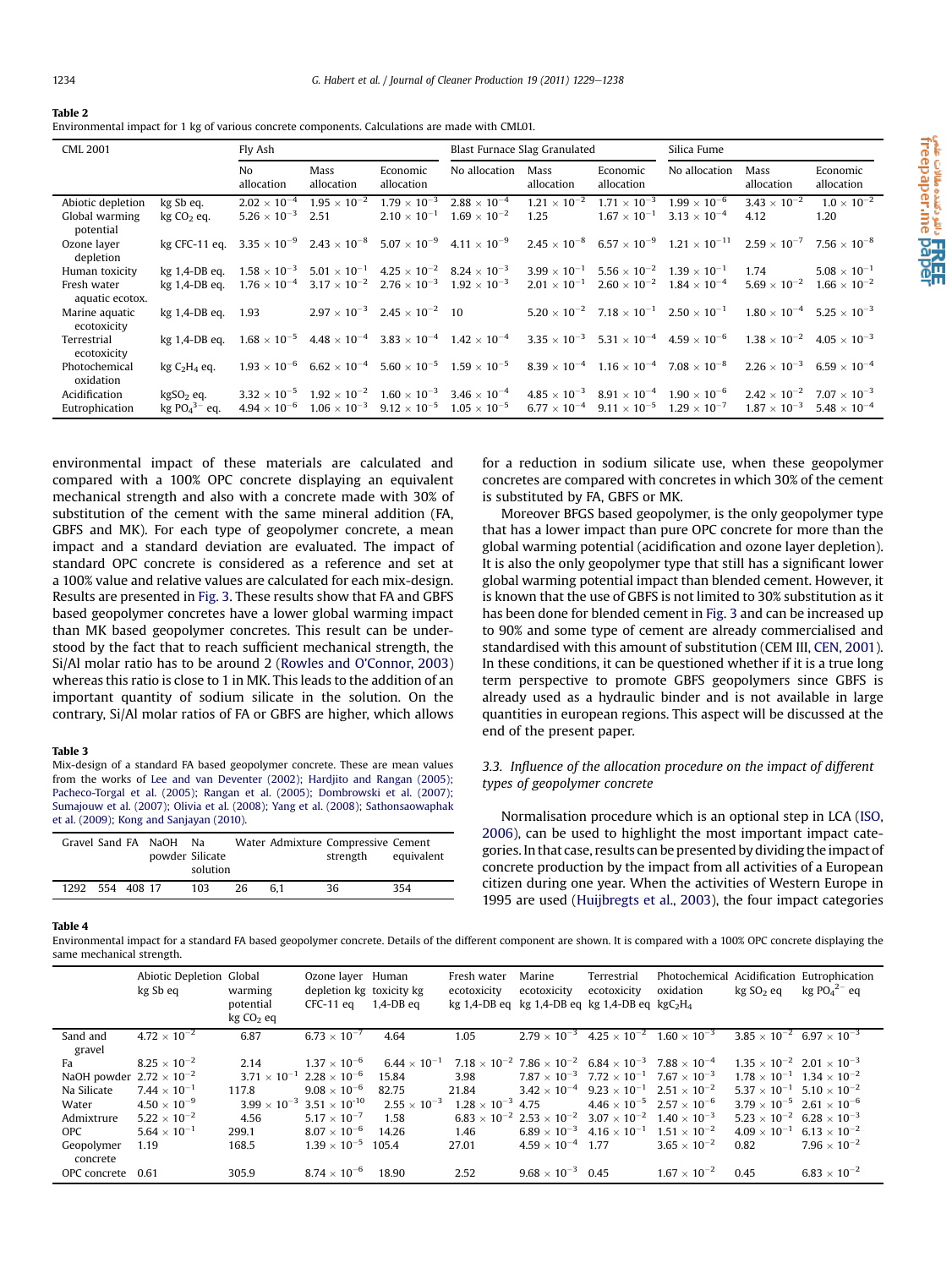<span id="page-6-0"></span>

| Soda,<br>powder                                | Sodium<br>silicate<br>solution (37%)           | <b>CEMI</b>                                    | Limestone<br>filler                            | Metakaolin                                     | Gravel                                         | Sand                                           | Water                                          | Admixture                                      |
|------------------------------------------------|------------------------------------------------|------------------------------------------------|------------------------------------------------|------------------------------------------------|------------------------------------------------|------------------------------------------------|------------------------------------------------|------------------------------------------------|
| $1.64 \times 10^{-2}$<br>2.24                  | $7.22 \times 10^{-3}$<br>1.14                  | $1.59 \times 10^{-3}$<br>$8.44 \times 10^{-1}$ | $2.02 \times 10^{-4}$<br>$3.51 \times 10^{-2}$ | $1.68\times10^{-4}$<br>$9.24 \times 10^{-2}$   | $2.95 \times 10^{-5}$<br>$4.29 \times 10^{-3}$ | $1.64 \times 10^{-5}$<br>$2.40 \times 10^{-3}$ | $1.93 \times 10^{-6}$<br>$1.55 \times 10^{-4}$ | $8.56 \times 10^{-3}$<br>$7.49 \times 10^{-1}$ |
| $1.38 \times 10^{-7}$                          | $8.82 \times 10^{-8}$                          | $2.28\times10^{-8}$                            | $3.04 \times 10^{-9}$                          | $1.52 \times 10^{-9}$                          | $4.08\times10^{-10}$                           | $2.63 \times 10^{-10}$                         | $1.36 \times 10^{-11}$                         | $8.48 \times 10^{-8}$                          |
| $9.57 \times 10^{-1}$<br>$2.40 \times 10^{-1}$ | $8.03 \times 10^{-1}$<br>$2.12 \times 10^{-1}$ | $4.02 \times 10^{-2}$<br>$4.14 \times 10^{-3}$ | $1.77 \times 10^{-2}$<br>$4.54 \times 10^{-3}$ | $2.36 \times 10^{-2}$<br>$3.28 \times 10^{-3}$ | $2.90 \times 10^{-3}$<br>$6.83 \times 10^{-4}$ | $1.61 \times 10^{-3}$<br>$3.15 \times 10^{-4}$ | $9.87 \times 10^{-5}$<br>$4.95 \times 10^{-5}$ | $2.59 \times 10^{-1}$<br>$1.12 \times 10^{-2}$ |
| $4.75 \times 10^{-2}$                          | $3.32 \times 10^{-2}$                          | $1.94 \times 10^{-1}$                          | $1.05 \times 10^{-1}$                          | 4.59                                           | 1.85                                           | $7.20 \times 10^{-1}$                          | $1.84 \times 10^{-1}$                          | $4.15 \times 10^{-1}$                          |
| $4.66 \times 10^{-2}$                          | $8.96 \times 10^{-3}$                          | $1.17 \times 10^{-3}$                          | $2.04 \times 10^{-4}$                          | $3.23 \times 10^{-4}$                          | $2.85 \times 10^{-5}$                          | $1.02 \times 10^{-3}$                          | $1.73 \times 10^{-6}$                          | $5.04 \times 10^{-3}$                          |
| $4.63 \times 10^{-4}$                          | $2.43 \times 10^{-4}$                          | $4.26 \times 10^{-5}$                          | $6.47 \times 10^{-6}$                          | $1.09 \times 10^{-5}$                          | $1.01 \times 10^{-6}$                          | $5.26 \times 10^{-7}$                          | $9.98 \times 10^{-8}$                          | $2.29 \times 10^{-4}$                          |
| $1.07 \times 10^{-2}$<br>$8.10 \times 10^{-4}$ | $5.22 \times 10^{-3}$<br>$4.95 \times 10^{-4}$ | $1.15 \times 10^{-3}$<br>$1.73 \times 10^{-4}$ | $1.61 \times 10^{-4}$<br>$2.87 \times 10^{-5}$ | $3.24 \times 10^{-4}$<br>$4.89 \times 10^{-5}$ | $2.34 \times 10^{-5}$<br>$4.15 \times 10^{-6}$ | $1.49 \times 10^{-3}$<br>$2.90 \times 10^{-6}$ | $1.47\times10^{-6}$<br>$1.01 \times 10^{-7}$   | $8.58\times10^{-3}$<br>$1.03 \times 10^{-3}$   |

that are relevant for concrete are: abiotic depletion, global warming potential, marine ecotoxicity and acidification [\(Chen et al., 2010a\)](#page-8-0). To clarify our point and facilitate the reading we decided to select these four impact categories in the next section.

In [Fig. 4,](#page-7-0) the impacts of geopolymer and blended cement concrete types are presented relatively to a pure OPC concrete for the 3 allocation procedures. The results show that for 3 out of 4 environmental impact categories (abiotic depletion, marine ecotoxicity and acidification), whatever the allocation procedure, the environmental impact of the production of the geopolymer concrete is higher than for the production of a blended cement based concrete with the same compressive strength. For the global warming potential, FA based geopolymers have lower environmental impacts only if FA is considered as a waste (no allocation), which will probably soon not be the case anymore in Europe [\(EU,](#page-8-0) [2008\)](#page-8-0). GBFS based geopolymers are the only concrete that still have a lower global warming impact than usual concretes even when an economic allocation is assumed. However, they have a much higher impact if a mass allocation procedure is assumed.

Therefore, geopolymer concrete seem much more sensitive to allocation procedure than blended cement based concrete. This can be explained by the fact that the main component of the geopolymer paste is the mineral addition (FA or GBFS) whereas for

1200% **■ Admixtrure □** Na Silicate 1000% NaOH powder  $\Box$ FA Indice  $100 = \text{OPC}$  concrete) Environmental impacts Sand and gravel 8009 600% 400% 200%  $0%$ Pro

Fig. 2. Eco-profile of Fly Ash based geopolymer concrete compared to OPC based concrete. The pure OPC concrete binder is made exclusively with CEM I whereas current concrete binder is prepared with 70% CEM I and 30% fly ash.

blended cement, the main component is still clinker (70%) and the mineral addition only represents 30% of the cement. MK based concrete are not affected by this allocation because MK is not a byproduct but is an industrial product itself with no associated by-products. However, as shown previously MK based geopolymer have higher impacts than standard concrete.

## 4. Discussion and perspectives

This study shows that within current mix-design trends, geopolymer concrete made from FA and GBFS results in lower  $CO<sub>2</sub>$ emissions than OPC concrete. However this reduction is not sufficient enough to achieve the factor 4 objectives. Within the literature there are a few cases of geopolymer concrete made from GBFS which reach these objectives. However they only do so by not taking into account the impact allocation of the by-products used, in this case GBFS. This study also highlights that the environmental impact of geopolymer concrete stems from the use of the sodium silicate solution. If, in order to reduce global warming, standard OPC concrete was replaced by geopolymer concrete, the sodium silicate solution it contains would in fact lead to a pollution transfer within all of the other environmental impact categories.



Fig. 3. Eco-profile of different geopolymer concrete types compared to OPC based concretes. The pure OPC concrete binder is made exclusively with CEM I whereas current concrete binder is on average prepared with 70% CEM I and 30% mineral addition.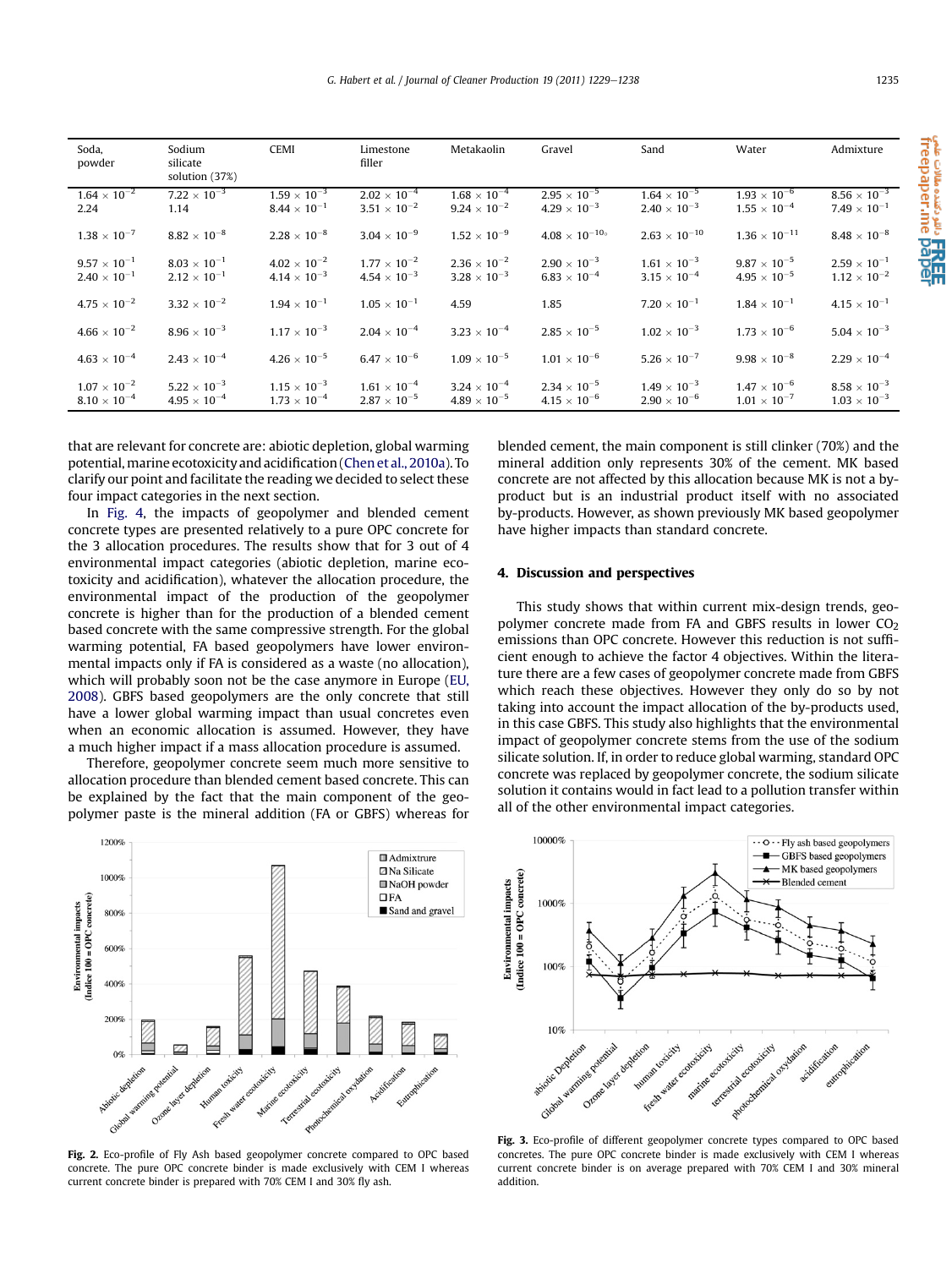<span id="page-7-0"></span>

Fig. 4. Comparison of the impact of alternative concretes: Geopolymer (GP) and blended cement (BC) based concrete types, for the different allocation procedure (no allocation, economic and mass allocation). The four environmental impacts are: a) abiotic depletion, b) Gobal warming potential, c) Marine ecotoxicity, d) acidification. Fly Ash (FA), blast furnace slags (GBFS) and metakaolin (MK) are the studied mineral additions.

The best way for the concrete industry to reach its current  $CO<sub>2</sub>$ objectives, would be to produce geopolymer concrete from raw material recognised as industrial waste and therefore not considered to have an allocation impact. Furthermore the industry should choose a waste material with a suitable Si/Al molar ratio in order to reduce the use of sodium silicate solution when producing geopolymer concrete.

In fact, geopolymer technology allows us to use waste that is unsuitable in other industries and that can therefore be considered as veritable waste instead of a by-product from an LCA point of view. For example while magnesium iron slags ([Zosin et al., 1998\)](#page-9-0), ferronickel slags [\(Komnitsas et al., 2007](#page-9-0)) or tungsten mine waste mud [\(Pacheco-Torgal et al., 2007\)](#page-9-0) are of little or no benefit in blended cement technology, they can be used successfully as geopolymeric binders. Slag based geopolymer concrete only requires small amount of sodium silicate and therefore has the lowest environmental impact. Furthermore, when using the waste materials listed above, it avoids their disposal and the associated environmental impacts such as toxic leakages of mine waste.

Concerning metakaolin based geopolymer concrete it has been shown that due to the low Si/Al ratio in MK a high amount of



Fig. 5. Influence of the allocation procedure on the relative global warming impact of the different GBFS geopolymer concretes tested in the study compared with a blended cement concrete (with 30% of GBFS).

sodium silicate is required and induces a high environmental impact. One research perspective involves using other thermally activated clays with a higher Si/Al ratio than MK ([Buchwald et al.,](#page-8-0) [2009; Mackenzie, 2009](#page-8-0)) or combining MK with slag which acts as geopolymer precursor [\(Davidovits, 2009\)](#page-8-0). The solution, proposed by Davidovits, has the advantage of using less slag than pure GBFS geopolymer concrete. This is beneficial from an environmental point of view if one considers GBFS as a by-product which more so is not easily available in Western Europe. This alternative also requires less sodium silicate compared with pure MK based geopolymer, this is illustrated in Fig. 5. The figure plots the relative impact of the different GBFS based geopolymer concrete tested in this study compared with blended cement concrete (with 30% mineral addition). In doing so for three different allocation procedures it compares the relative environmental advantage or disadvantage of using geopolymer technology instead of the current hydraulic model. This relative environmental advantage is shown as a percentage whilst the numbers allocated to the various geopolymer mix-designs reproduce the order in which they are presented in [Table 1.](#page-2-0) It is interesting to note two trends: geopolymer concretes such as GP1 GP2 or GP13 and a second trend exemplified by GP11 and GP12. The environmental impact of the geopolymer concrete in the first case increases when instead of using "no allocation" a "mass allocation" procedure is used. The second trend shows concretes with a lower environmental impact than blended cement based concrete once a mass allocation procedure is applied. The concretes included in this second trend are made with MK and slags. For example GP11 which has the lowest environmental impact as soon as an economic or mass allocation procedure is used, is made up of 50% MK and 50% GBFS ([Table 1\)](#page-2-0). As shown above using MK and GBFS reduce the environmental impact because it has a lower content of GBFS than a pure GBFS geopolymer (GP1) and furthermore a much lower content in sodium silicate solution than a pure MK based geopolymer.

Another research perspective would be to use particle technology more fruitfully. As [Provis et al. \(2010\)](#page-9-0) recently noted, most of what we know about the mix-design of OPC based concrete from particle technology could also be used to improve geopolymer concrete. For example, improving the granular distribution within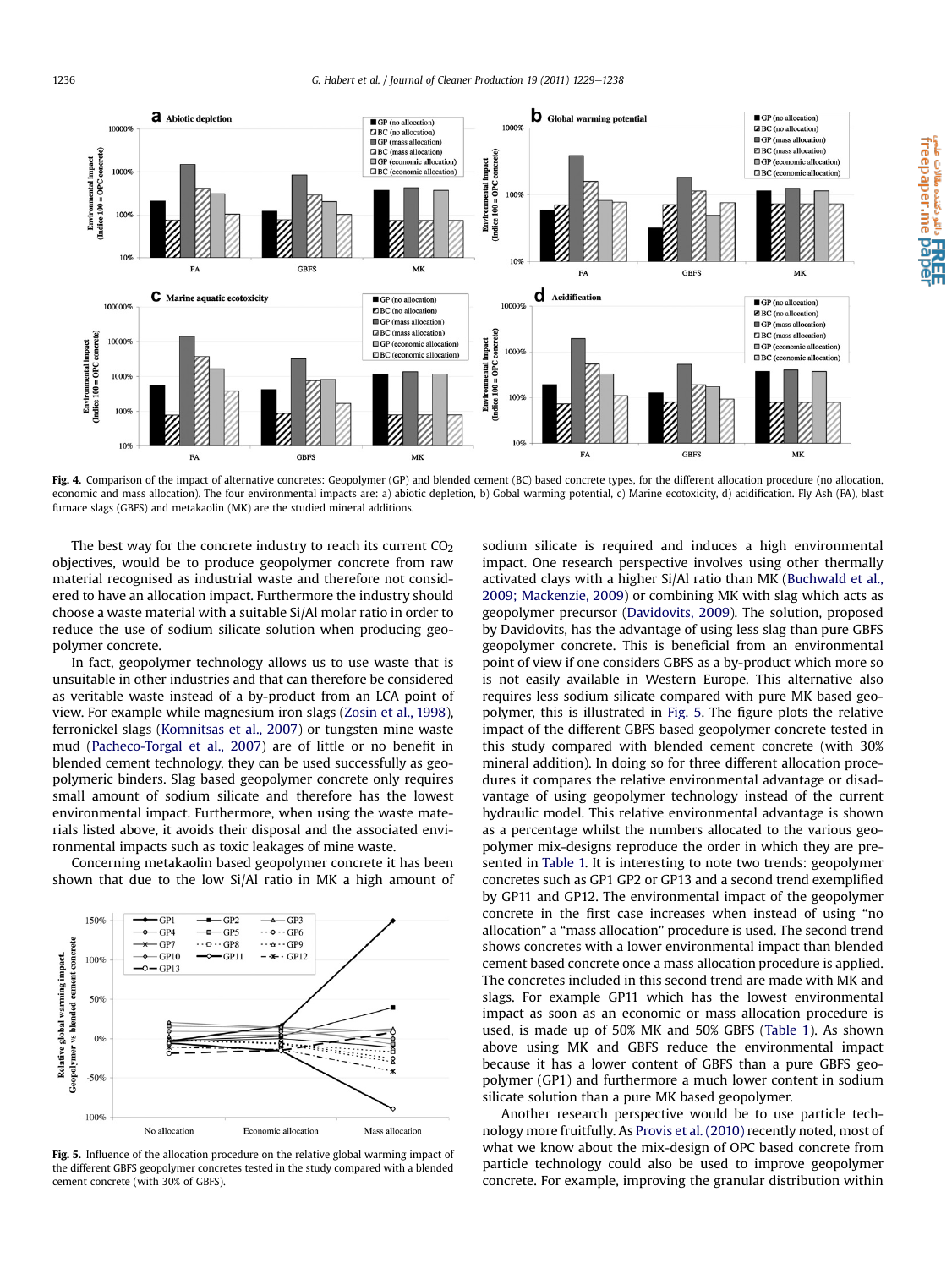<span id="page-8-0"></span>the geopolymer material would increase the granular packing, the material would therefore require less active binder. These binders could also be partially replaced with more environmentally friendly filler particles as it has been shown that secondary phases do not affect the geopolymerisation reaction [\(Zibouche et al., 2009\)](#page-9-0). Finally sodium silicate solution can also be replaced with sodic slags. This has already been developed in the Geocistem (1997) as has the use of specific sodic waste [\(Laldji and Tagnit-Hamou, 2007\)](#page-9-0).

## 5. Conclusion

This study used the Life Cycle Assessment methodology to carry out a detailed environmental evaluation of the production of geopolymer concrete. Our results show that the production of most standard types of geopolymer concrete has a slightly lower impact on global warming than standard Ordinary Portland Cement (OPC) concrete. However they also reveal that the production of geopolymer concrete has a higher environmental impact regarding other impact categories than global warming. This is due to the heavy effects of the production of the sodium silicate solution. Geopolymer concrete made from fly ashes or granulated blast furnace slags based require less of the sodium silicate solution in order to be activated. They therefore have a lower environmental impact than geopolymer concrete made from pure metakaolin. However, when the production of fly ashes and granulated blast furnace slags is taken into account during the life cycle assessment (using either an economic or a mass allocation procedure), it appears that geopolymer concrete has a similar impact on global warming than standard concrete. This study highlights that future research and development in the field of geopolymer concrete technology should focus on two potential solutions. First of all the use of industrial waste that is not recyclable within other industries and secondly on the production of geopolymer concrete using a mix of blast furnace slag and activated clays. Furthermore geopolymer concrete production would gain from using waste material with a suitable Si/Al molar ratio in order to minimise the amount of sodium silicate solution used. Finally, by taking into account mixdesign technology, which has already been developed for OPC concrete, the amount of binder required to produce a geopolymer concrete could be reduced. It is only by adopting these directions that geopolymer concrete could allow us to achieve the current objectives for a long term reduction of  $CO<sub>2</sub>$  emissions.

#### References

AGS, 2009. Metakaolin plant Clerac, France.

- Althaus, H.-J., 2003. Life Cycle Inventories of Metals. Final Report Ecoinvent 2000 No. 10. Swiss Centre for Life Cycle Inventories, Dübendorf. 682.
- Althaus, H.-J., Chudacoff, M., Hishier, R., Jungbluth, N., Osses, M., Primas, A., 2007. Life Cycle Inventories of Chemicals. Ecoinvent Report No. 8. EMPA, Swiss Centre for Life Cycle Inventories, Dübendorf. 957.
- Bakharev, T., 2005. Resistance of geopolymer materials to acid attack. Cem. Concr. Res. 35, 658-670.
- Baroghel-Bouny V., Andrade C., Torrent R., Scrivener K., 2007. In: Baroghel-Bouny V., Andrade C., Torrent R., Scrivener K. (Eds.), Proceedings of International RILEM Workshop on Performance Based Evaluation and Indicators for Concrete Durability, Madrid, Spain. RILEM Publ.: Bagneux; 2007 [PRO 47].
- Baroghel-Bouny, V., Nguyen, T.Q., Dangla, P., 2009. Assessment and prediction of RC structure service life by means of durability indicators and physical/chemical models. Cem. Concr. Comp. 31, 522-534.
- Bastidas, D.M., Fernandez-Jimenez, A., Palomo, A., Gonzalez, J.A., 2008. A study on the passive state stability of steel embedded in activated Fly Ash mortars. Corros. Sci. 50, 1058-1065.
- Buchwald, A., Hilbig, H., Kaps, Ch, 2007. Alkali-activated metakaolin-slag blends-performance and structure in dependence of their composition. J. Mater. Sci. 42, 3024-3032.
- Buchwald, A., Hohmann, M., Posern, K., Brendler, E., 2009. The suitability of thermally activated illite/smectite clay as raw material for geopolymer binders. Appl. Clay Sci. 46, 300-304.
- Capros, P., Kouvaritakis, N., Mantzos, L., 2001. Economic Evaluation of Sectoral Emission Reduction Objectives for Climate Change: Top-down Analysis of

Greenhouse Gas Emission Possibilities in the E.U., Contribution to a Study for DG Environment. European Commission.

- CEN, European Committee for Standardization, 2001. NF EN 197-1. Cement-Part 1: Composition, Specifications and Conformity Criteria for Common Cements.
- CEN, European Committee for Standardization, 2006. NF EN 196-1. Method of Testing Cement-Part 1: Determination of Strength.
- CEN, European Committee for Standardization, 2007. NF EN 450-1. Fly Ash for Concrete-Part 1: Definition, Specifications and Conformity Criteria.
- Chen C., 2009. Study of building concrete by Life Cycle Assessment method. ( in French). Ph.D. thesis, Université de Technologie de Troyes, Troyes, France.
- Chen, C., Habert, G., Bouzidi, Y., Jullien, A., 2010a. Environmental impact of cement production: detail of the different processes and cement plant variability evaluation. J. Clean. Prod. 18, 478-485.
- Chen, C., Habert, G., Bouzidi, Y., Jullien, A., Ventura, A., 2010b. LCA allocation procedure used as an incitative method for waste recycling: an application to mineral additions in concrete. Resour. Conserv. Recy. 54, 1231-1240.
- Cheng, T.W., Chiu, J.P., 2003. Fire-resistant geopolymer produced by granulated blast furnace slag. Miner. Eng. 16, 203-210.
- Collins, F., Sanjayan, J.G., 1999. Effects of ultra-fine materials on workability and strength of concrete containing alkali-activated slag as the binder. Cem. Concr.  $Res. 29, 459 - 462$
- Dahlström, K., Ekins, P., 2006. Combining economic and environmental dimensions: value chain analysis of UK iron and steel flows. Ecol. Econ. 58, 507-519.
- Davidovits J., 1999. Geopolymeric Reactions in the Economic Future of Cements and Concretes, World-wide Mitigation of Carbon Dioxide Emission. In: G'99. Geopolymer international conference, June 30th-July 2nd, Saint Quentin, France, pp. 111-122.
- Davidovits, J., 2009. Geopolymer, Chemistry and Applications. Lulu enterprises Inc., Morrisville, NC, USA. 574.
- De Larrard, F., 1999. Concrete Mixture Proportioning. E & FN Spon, London.
- Doka, G., Hischier, R., 2005. Waste treatment and assessment of long-term emissions. Int. J. Life Cycle Ass. 10, 77-84.
- Dombrowski, K., Buchwald, A., Weil, M., 2007. The influence of calcium content on the structure and thermal performance of Fly Ash based geopolymers. J. Mater. Sci. 42, 3033-3043.
- Dones, R., Bauer, C., Bolliger, R., Burger, B., Faist, M., Firschknecht, R., Heck, T., Jungbluth, N., Röder, A., Tuchschmid, M., 2007. Life Cycle Inventories of Energy Systems: Results for Current Systems in Switzerland and Other UCTE Countries. Ecoinvent Report 5. Paul Scherrer Institut Villigen, Swiss Centre for Life Cycle Inventories, Dübendorf, CH.
- Dunlap, R., 2003. Life Cycle Inventory of Slag Cement Manufacturing Process. Project CTL. No 312012. Construction Technology Laboratories, Llinois. 13.
- Duxson, P., Provis, J.L., Lukey, G.C., van Deventer, J.S.J., 2007. The role of inorganic polymer technology in the development of 'green concrete'. Cem. Concr. Res. 37, 1590-1597

Ecocem, 2010. Producer of Ground Granulated Blastfurnace Slag (GGBS).

EDF, 2009. Electricity prices. [http://edfpro.edf.com/abonnement-et-contrat/les](http://edfpro.edf.com/abonnement-et-contrat/les-prix/les-prix-de-l-electricite/electricite-pro-49194.html)[prix/les-prix-de-l-electricite/electricite-pro-49194.html](http://edfpro.edf.com/abonnement-et-contrat/les-prix/les-prix-de-l-electricite/electricite-pro-49194.html) (accessed 05 12 09).

- Ekvall, T., Finnveden, G., 2001. Allocation in ISO 14041-a critical review. J. Clean. Prod. 9, 197-208.
- Engelhard Corporation press release, Environmental benefits of MetaMax<sup>®</sup>, Avail-<br>able on <http://www2.basf.us/functional polymers/kaolin/pdfs/Enviro.pdf> <[http://www2.basf.us/functional\\_polymers/kaolin/pdfs/Enviro.pdf](http://www2.basf.us/functional_polymers/kaolin/pdfs/Enviro.pdf)> (accessed 12 11 09).
- EU, European Union, 22.11.2008. Directive 2008/98/EC of the European parliament and of the council on waste and repealing certain directives. Off. J. E. U. L312,  $3 - 30.2008$ .
- Fawer, M., Concannon, M., Rieber, W., 1999. Life cycle inventories for the production of sodium silicates. Int. J. Life Cycle Ass. 4, 207-212.
- Fernandez-Jimenez, A., Garcıa-Lodeiro, I., Palomo, A., 2007. Durability of alkaliactivated Fly Ash cementitious materials. J. Mater. Sci. 42, 3055-3065.
- Finnveden, G., Nilsson, M., 2005. Site-dependent life cycle impact assessment in Sweden. Int. J. Life Cycle Ass. 10, 235-239.
- Flower, D.J.M., Sanjayan, J.G., 2007. Greenhouse gas emissions due to concrete manufacture. Int. J. Life Cycle Ass. 12, 282-288.
- Gäbel, K., Tillman, A.-M., 2005. Simulating operational alternatives for future cement production. J. Clean Prod. 13, 1246-1257.
- Gartner, E., 2004. Industrially interesting approaches to "low-CO<sub>2</sub>" cements. Cem. Concr. Res. 34, 1489-1498.
- Geocistem, 1997. Brite-euram European Research Project BE-7355-93, GEOCITEM. Synthesis Report and Final Technical Report.
- Guinée, J.B., Gorrée, M., Heijungs, R., Huppes, G., Kleijn, R., van Oers, L., Wegener Sleeswijk, A., Suh, S., Udo de Haes, H.A., de Bruijn, H., vanDuin, R., Huijbregts, M.A.J., 2002. Life Cycle Assessment: An Operational Guide to the ISO Standards. Kluwer Academic Publishers, Dordrecht, NL.
- Habert, G., Roussel, N., 2008. Comment concevoir un béton ayant un faible impact environnemental? Annales du BTP 4, 12-16.
- Habert, G., Roussel, N., 2009. Study of two concrete mix-design strategies to reach carbon mitigation objectives. Cem. Concr. Compos. 31, 397-402.
- Habert,G., Billard, C., Rossi, P., Chen, C., Roussel, N., 2010. Cement production technology improvement compared to factor 4 objectives. Cem. Concr. Res. 40, 820-826.
- Hardjito, D., Rangan, B.V., 2005. Development and Properties of Low Calcium Fly Ash Based Geopolymer Concrete. Research Report GC1. Curtin University, Perth, Australia.
- Huijbregts, M.A.J., Breedveld, L., Huppes, G., de Koning, A., van Oers, L., Suh, S., 2003. Normalisation figures for environmental life-cycle assessment. The Netherlands

دائلو دکتنده مقالات علمی<br>Treepaper.me

**ERSEE**